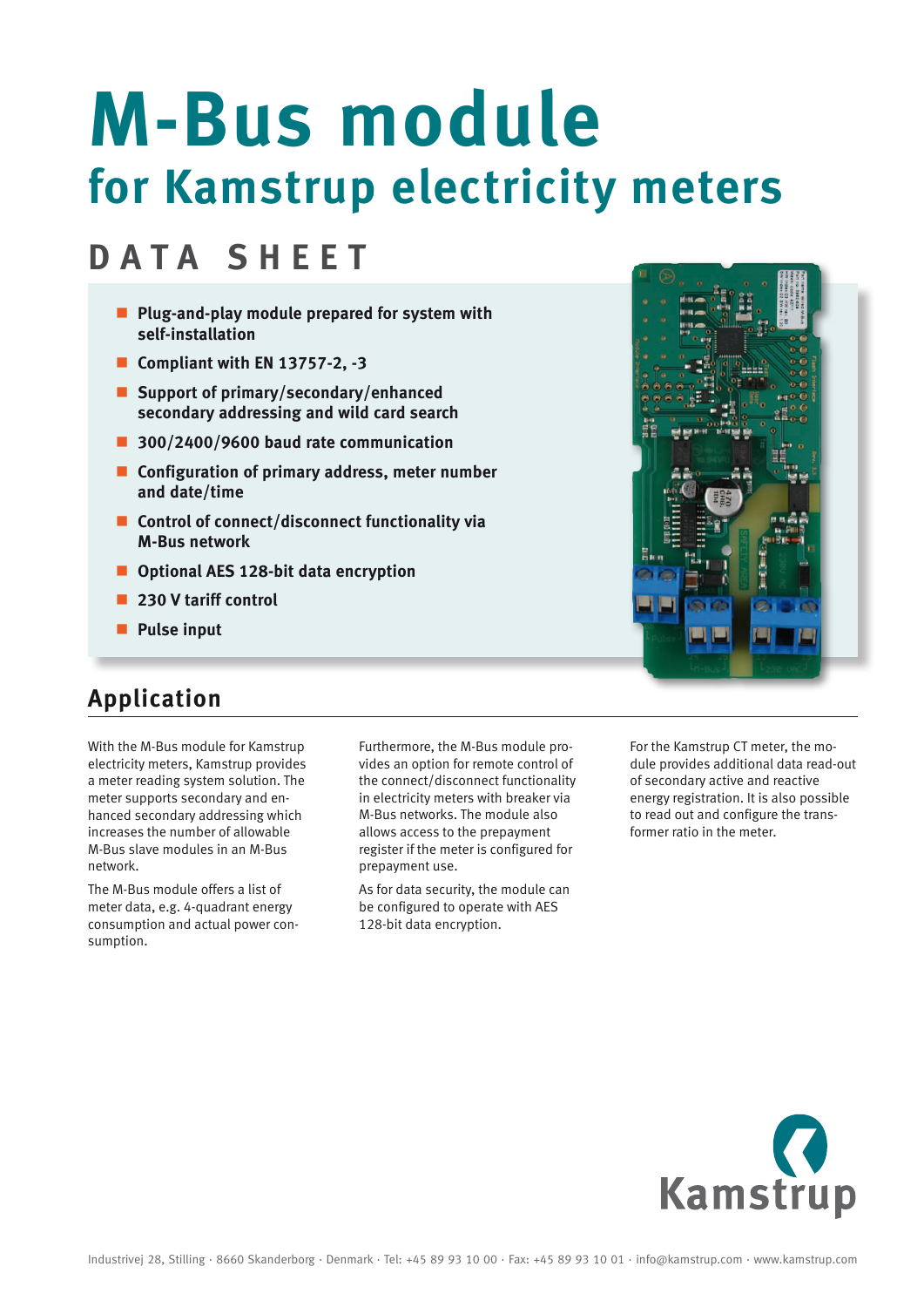# **M-Bus module for Kamstrup electricity meters D A ta sheet**

#### **Connections**

**Pulse input connection**

Terminal 65 Terminal 66

**M-Bus connection** Terminal 24 Terminal 25

**Tariff control – 230 VAC connection** Terminal 13 Terminal 15



## **Technical data**

#### **Address field**

The M-Bus module supports primary, secondary and enhanced secondary addressing and wild card search.

#### **Primary (000-250)**

When supplied from Kamstrup, M-Bus modules will as default have primary address 0. The primary address can be changed via the M-Bus network.

#### **Secondary (00000000 - 99999999)**

The meter number is used for secondary addressing. This number is not necessarily unique for each meter and can be changed after installation via the M-Bus network.

#### **Enhanced secondary (00000000 - 99999999)**

The meter's serial number is used for enhanced secondary addressing. This number is unique for each meter and cannot be changed after production.

#### **Data telegram (Read-out with Request User Data)**

| <b>Standard data</b>                                                                                                                                                                        | Manufacture specific data                                                                                                                                           |
|---------------------------------------------------------------------------------------------------------------------------------------------------------------------------------------------|---------------------------------------------------------------------------------------------------------------------------------------------------------------------|
| $A+$ , $A-$ , $R+$ , $R-$<br>A+ tariff 1, tariff 2<br>Max P+, Max. P-<br>Max P+ tariff 1, tariff 2<br>Acc. Max $P+$<br>Actual P+<br>Meter number, Serial number<br>Time, Date, Hour counter | Verification registers A+, A-<br>$Max P+ RTC$<br>Max P+ RTC tariff 1, tariff 2<br>$Max O+$ . Max O-<br>Voltage L1, L2, L3<br>Current L1, L2, L3<br>Power L1, L2, L3 |

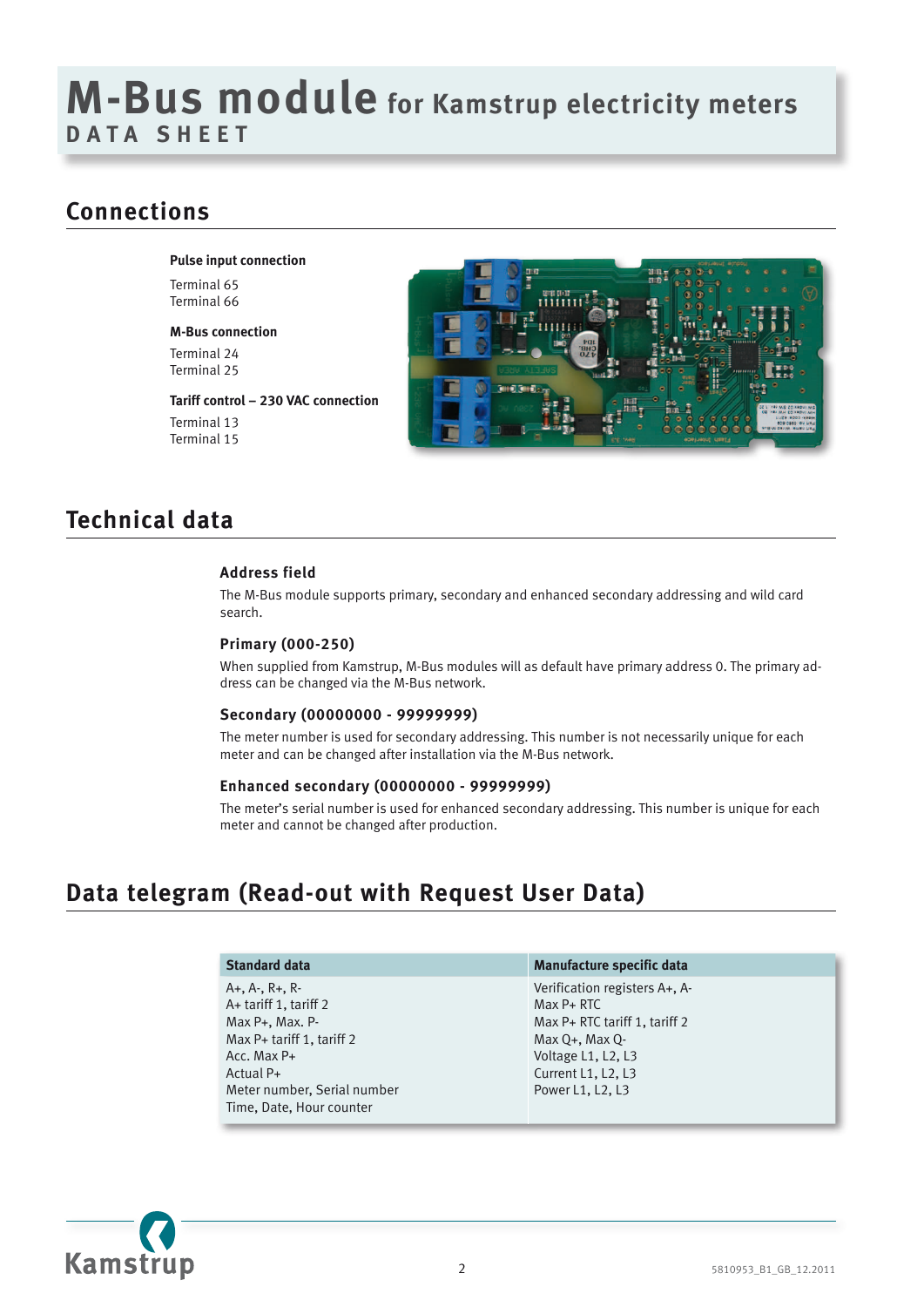# **M-Bus module for Kamstrup electricity meters D A ta sheet**

## **Additional data (Read-out with specific data request)**

| <b>Standard data</b>                                                                                                                                                   | Manufacture specific data                                                                                                                                                                                                                                                      | Manufacture specific data for<br><b>Kamstrup 351B</b>                                                                                                                                                                                                                                                    |
|------------------------------------------------------------------------------------------------------------------------------------------------------------------------|--------------------------------------------------------------------------------------------------------------------------------------------------------------------------------------------------------------------------------------------------------------------------------|----------------------------------------------------------------------------------------------------------------------------------------------------------------------------------------------------------------------------------------------------------------------------------------------------------|
| Resettable counter A+ and A-<br>$A+$ tariff 3 and 4<br>A-tariff 1, 2, 3 and 4<br>$R+$ tariff 1, 2, 3 and 4<br>R-tariff 1, 2, 3 and 4<br>Acc. Max P-<br>Actual power P- | R1, R4<br>Acc. Max Q+, Acc. Max Q-<br>Number of debiting periods<br>Actual power Q-, Q+<br>Power threshold value<br>Power threshold counter<br>Meter status, RTC status<br>Software version<br>Pulse input<br>Special data 1, Special data 2<br>Active tariff<br>A+ prepayment | Secondary A+, Secondary A-<br>Secondary R+, Secondary R-<br>Secondary R1, Secondary R4<br>Secondary A+ tariff 1, 2, 3, 4<br>Secondary A-tariff 1, 2, 3, 4<br>Secondary R+ tariff 1, 2, 3, 4<br>Secondary R-tariff 1, 2, 3, 4<br>$PF - total$ , L1, L2, L3<br>Transformer ratio<br>Transformer ratio lock |

#### **Additional functionality**

RTC Programming Add/subtract time offset

**Standard functionalities Manufacture specific functionalities** Tariff control Breaker control Primary address programming Meter number programming Debiting stop

For detailed information about the additional functionalities, e.g. specific data request, remote control of connect/disconnect, date/time programming etc., see "Technical Description" No. 5512-1042.

#### **Electrical data**

| M-Bus                 |                                               |
|-----------------------|-----------------------------------------------|
| Power supply          | Internally via the electricity meter (8 pins) |
| Power consumption     | 1 unit load                                   |
| Operating temperature | $-40^{\circ}$ C - + 85°C                      |
| <b>Pulse inputs</b>   |                                               |
| Cable length          | Max 20 m                                      |
| Cable capacity        | Max 20 nF                                     |
| Leak current          | Max $0.5 \mu A$                               |
| Frequency             | Max 25 Hz                                     |

#### **Tariff control on module port**

| <b>Terminal 13</b> | <b>Terminal 15</b> | <b>Active tariff</b> | <b>Active tariff inverted</b> |
|--------------------|--------------------|----------------------|-------------------------------|
|                    |                    |                      |                               |
| <b>230 VAC</b>     |                    |                      |                               |